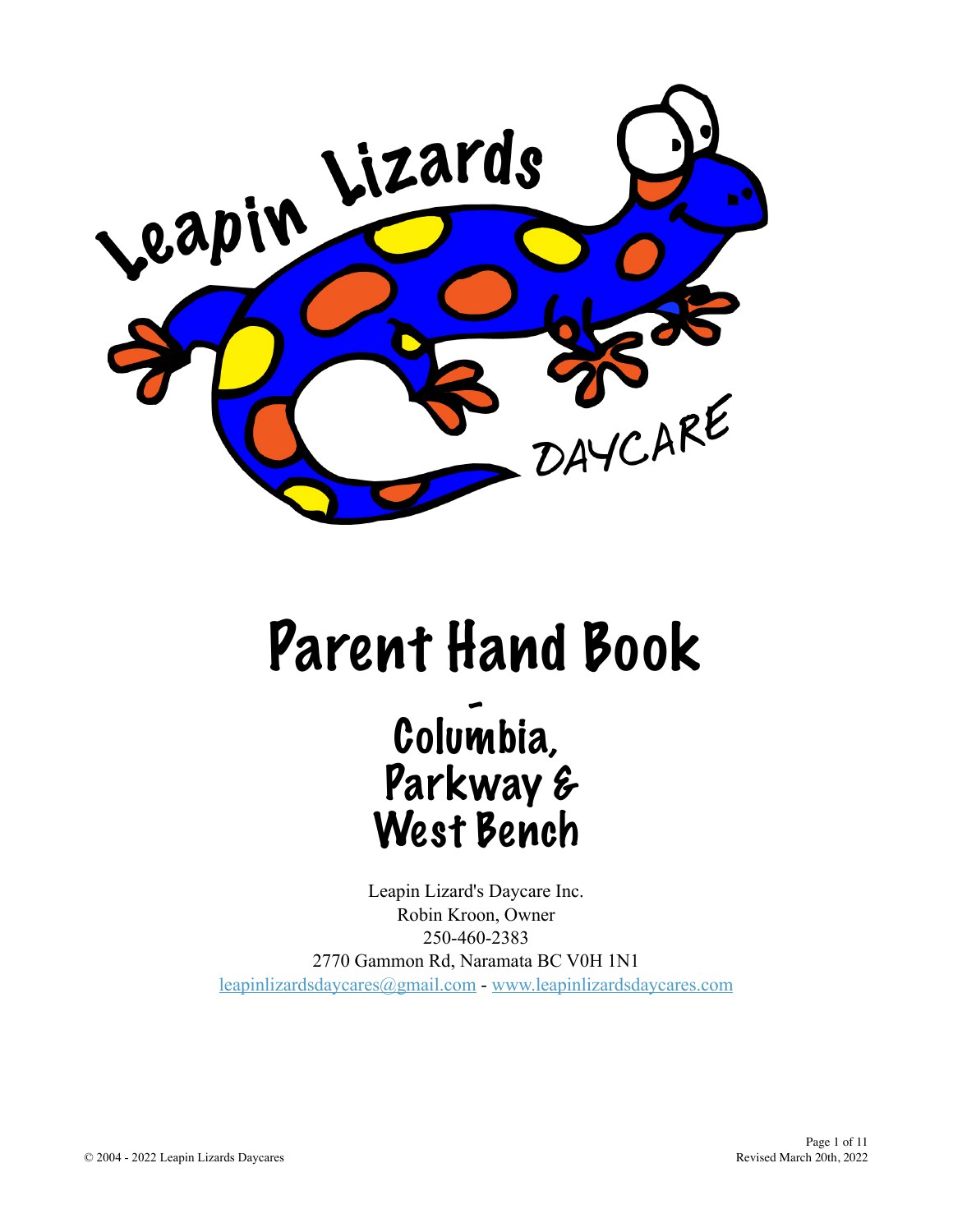#### **INTRODUCTION**

Welcome to Leapin Lizards Before & After School Licensed Daycare! Located within the Columbia, Parkway and West Bench Elementary Schools. We provide positive learning experiences in an atmosphere of happiness, acceptance, encouragement and trust.

#### **PHILOSOPHY**

We believe all children have the right to a safe supervised environment. We promote respectful interactions that strengthen, build relationships and provide a sense of value to everyone at our facilities. We believe learning through play-based educational experiences is a key in providing high-quality childcare. We provide a variety of activity choices to support learning and memorable experiences.

#### **CONTACT, LOCATIONS, BEFORE & AFTER SCHOOL DAYCARE SCHEDULE**

| Facility                                                                                                                | School Day<br>Mornings | <b>School Day</b><br>Afternoon |
|-------------------------------------------------------------------------------------------------------------------------|------------------------|--------------------------------|
| Columbia - 250-770-7641 - Manager, Elaine<br>Patterson 250-460-2384<br>1437 Allison St. Penticton, BC V2A 3X5           | $7:00am - Bell$        | Bell - 5:30pm                  |
| Parkway - 778-476-1999 - Manager, Robin<br>Kroon 250-460-2383<br>265 Kinney Avenue Penticton, BC V2A 3P2                | $7:00$ am - Bell       | Bell - 5:30pm                  |
| <b>West Bench</b> - 250-770-7647 - Manager,<br>Alicia Jackson 778-559-2320<br>1604 West Bench Dr. Penticton, BC V2A 8Z3 | $7:30$ am $-8:50$ am   | $2:45$ pm - 5:30pm             |

#### **BEFORE & AFTER SCHOOL FEES - GRADES 1-5**

| Facility   | <b>Full Time</b><br>5day/wk | Part Time<br>3day/wk | $Drop-In$  | Spring Break &<br>Pro-D daily fee |
|------------|-----------------------------|----------------------|------------|-----------------------------------|
| Columbia   | \$260/m                     | \$160/m              | \$15 / day | \$30 / day                        |
| Parkway    | \$260/m                     | \$160/m              | \$15 / day | \$30 / day                        |
| West Bench | \$260/m                     | \$160/m              | \$15 / day | \$30 / day                        |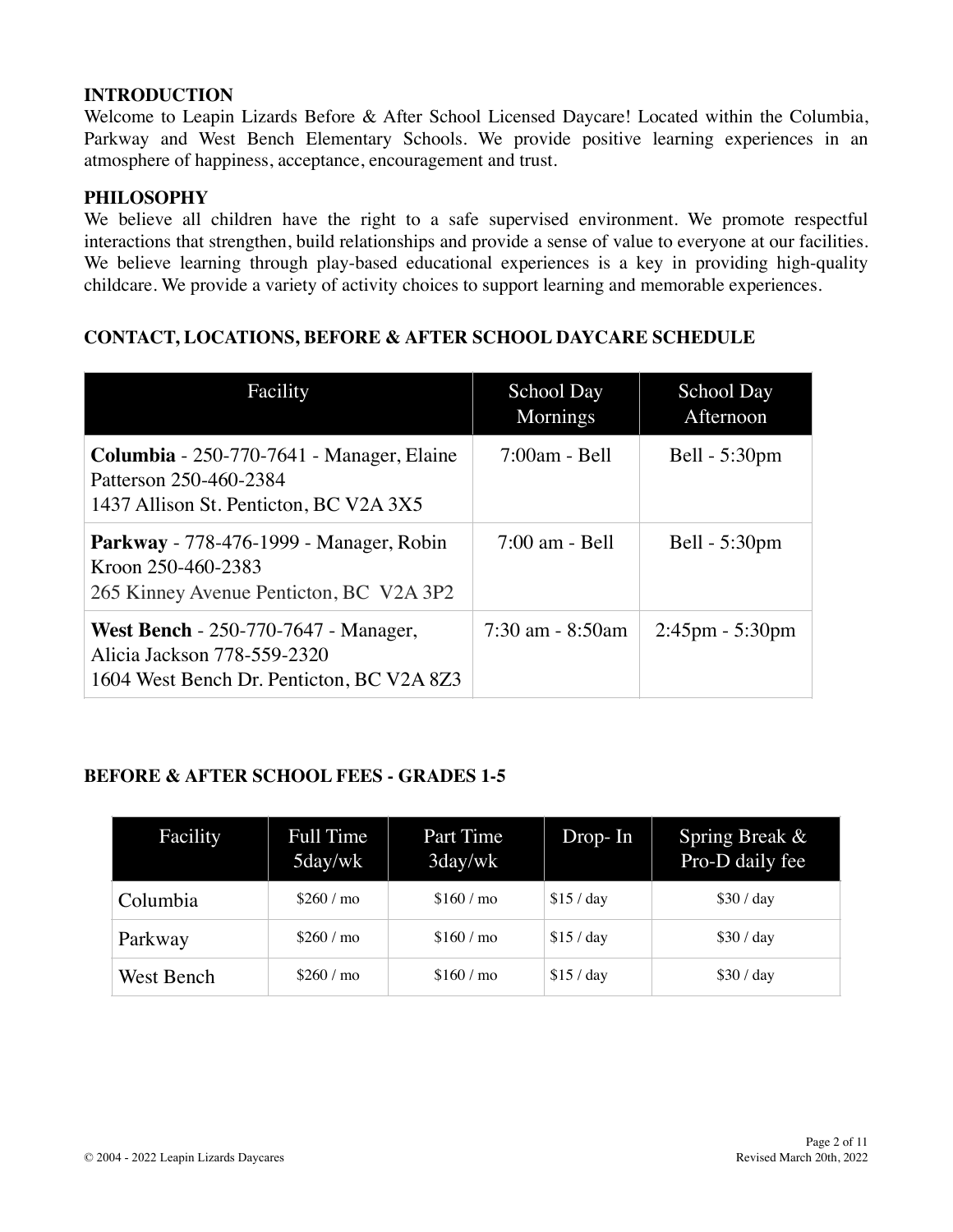#### **KINDER-CARE - BEFORE & AFTER SCHOOL FEES - KINDERGARTEN**

| Facility   | Full Time<br>5day/wk | Part Time<br>3day/wk | $Drop-In$  | Spring Break &<br>Pro-D daily fee |
|------------|----------------------|----------------------|------------|-----------------------------------|
| Columbia   | \$330/mo             | \$250/mo             | \$17 / day | \$30 / day                        |
| Parkway    | \$330/mo             | \$250/mo             | \$17 / day | \$30 / day                        |
| West Bench | \$330/mo             | \$250/mo             | \$17 / day | \$30 / day                        |

- Flat monthly rates are averaged out over the year based on daily rate
- Early dismissal days will be billed extra for those requiring the service
- Direct deposit or post-dated cheques are required
- Leapin Lizards will be open and offer full-day childcare services during BC Teacher's Job-Action Strikes and unforeseen school closures

#### **SCHOOL YEAR [SCHEDULE](https://www.leapinlizardsdaycares.com/calendar.html)**

The school year schedule is subject to changes. Leapin Lizards staff and managers will work with each parent/guardian to ensure childcare services are available during any unforeseen closures. Childcare will be available Before & After school on school days, full-days on Pro-D Days and/or Administration Days and full-days during unforeseen school closures when possible, subject to updates provided by the Interior Health Authority regarding revisions to health and safety protocols. Full-days during Winter break are subject to enrolment. Spring break open full-days.

#### **SUMMER SCHEDULE, [LOCATION](https://www.leapinlizardsdaycares.com/calendar.html) & FEES**

Leapin Lizards provides summer school-aged daycare on weekdays at the Columbia and Parkway locations. A detailed weekly activity list will be available and provided by Leapin Lizard Staff. Payment for summer daycare is due in advance and will ensure a spot is reserved for your child. Special arrangements or post dated cheques for the last week in August may be discussed with Leapin Lizard Staff. Fees are based on \$30/day. Additionally all Leapin Lizards childcare facilities will offer full-day childcare services during BC Teacher's Job-Action Strikes and unforeseen school closures.

#### **[CLICK TO VISIT OUR ONLINE CALENDAR!](https://www.leapinlizardsdaycares.com/calendar.html)**

#### **DAILY PROGRAM ROUTINE**

- Morning arrival relaxing time to read, play a quiet game, or catch up on homework.
- School bell Leapin Lizards Staff will walk children to meet school office staff, to then proceed to their classes. Kindergarten children will be presented to their teacher ensuring safe arrival
- After School Grades 1-5 children are expected to check-in themselves to Leapin Lizards. Grade 1 children can be picked-up from their classrooms upon parental request. All Kindergarten children will be picked up from their classrooms by Leapin Lizard Staff
- Washing hands and enjoying a snack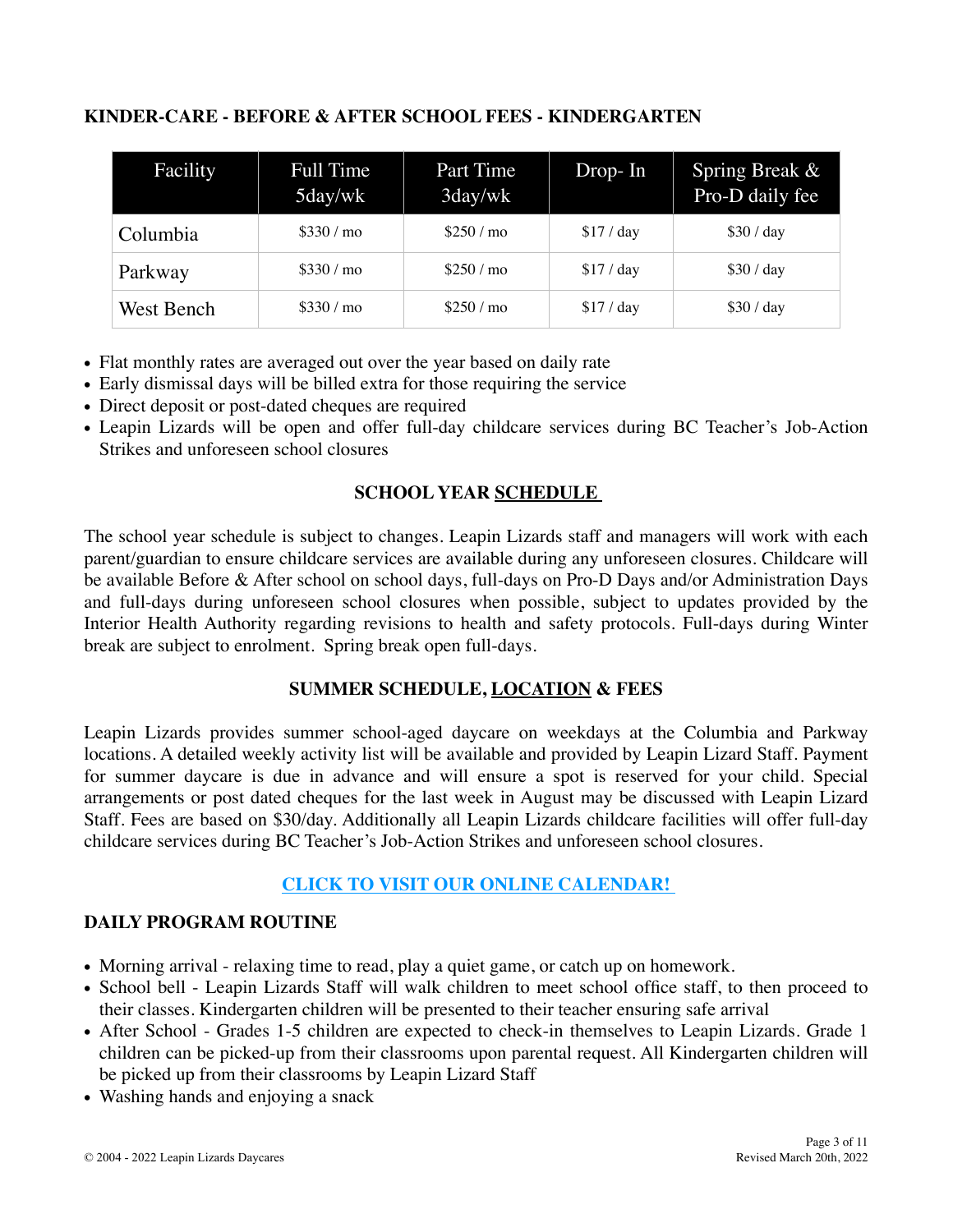- Free Time specific play choices are provided daily. Including outside time, group activities or games, playground visits, soccer, gym time, freeze tag, puzzles, arts & crafts, reading and homework. In addition, special guests are invited periodically to facilitate arts and crafts or special events
- Pick-up Time children are offered quiet activities like reading or board games

#### **POLICIES & PROCEDURES**

**Admission & Enrolment:** All children must be students at the Location where care is provided. With the exception of summer daycare, spring break care, and care provided on Pro-D days.

**Orientation:** In recognition that entry into a new program requires transition time for each child, every effort will be made to help children feel comfortable and keep parents informed of this progress. If concerns arise, parents are encouraged to communicate this with the Leapin Lizards Supervisor.

**Meals & Snacks:** Parents are to provide meals and snacks for their children. Children have access to and are encouraged to drink water. Juice may be provided on special occasions. Popcorn is offered on the occasional Friday while playing Bingo or watching a movie.

**Supervision:** Leapin Lizards staff will supervise children by ratio 1 staff to 12 children. The ratio will be elevated during higher attendance to have 3 staff members on duty. Staff members all have valid First-Aid certification and communicate using walkie-talkies while activities are offered in separate areas.

**School Closures & Holidays:** Leapin Lizards will make effort to provide care during most school closures. Childcare is offered at the Columbia and Parkway locations during Pro-D days, school closures, Spring Break and the majority of Summer Holidays. Any additional childcare is not included in regular monthly fees. Additional charges will be levied if care is required during these times where care is provided. All Leapin Lizards facilities will be open and offer full-day childcare during teacher union strike actions or unforeseen school closures.

Leapin Lizards holds a spot for each child and cannot fill cancelled spots last minute - So if a child is enrolled in any school closures or school holidays payment is required in advance, in-full, and is nonrefundable.

#### **Program Responsibilities:** Leapin Lizards will:

- Ensure the safety and well being of each child
- Be open for childcare at the hours agreed to
- Inform parents of changes or concerns
- Guide children in developing appropriate social skills
- Treat children with respect and fairness
- Develop and implement a quality program to encourage creativity and imagination
- Notify parent or guardian immediately if child becomes sick or injured

#### **Parent Responsibilities:**

- Be prompt with childcare payments
- Inform supervisor if your child will be absent or late
- Inform supervisor of changes at home that may affect your child's mood or behaviour
- Completely fill out registration form and Leapin Lizard contract
- Ensure your child has weather appropriate clothing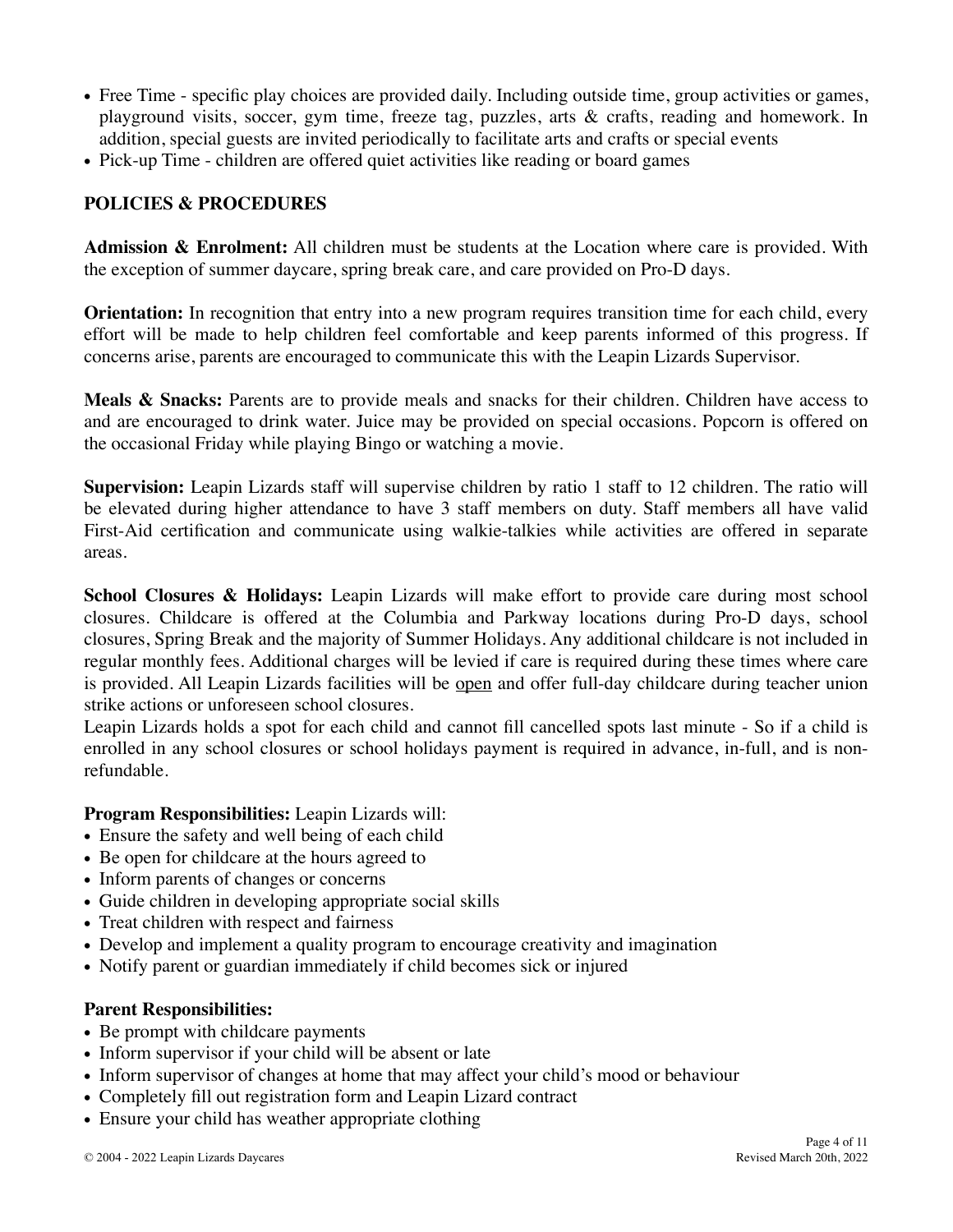#### **Payment Refund & Withdrawal Notice:**

- Payment of childcare fees are due in advance at the beginning of each month
- Parents receiving childcare subsidy must have an authorization number before childcare will be provided
- Fees over and above the subsidy portion are the responsibility of the parent to pay on time
- Drop-in fees are payable on the day of drop-in childcare is provided. Unless a pre-arrangement has been made with management
- Payment is required in full, regardless of absent days due to illness, vacation or other
- Unless otherwise agreed 30 days notice in writing is required by parents who wish to terminate the contract. All post dated cheques will be returned at the date of withdrawal
- The management of Leapin Lizards has the right to terminate the contract due to continual behaviour issues of a child. Extenuating circumstances will be considered
- Refund may be provided if withdrawal is in the best interest of the child and the decision has been mutually agreed upon by all parties at the discretion of the Manager
- If childcare is interrupted by unforeseen circumstances (fire, earthquake, or school strike closure) an appropriate alternative venue will be sought. If no other venue has been secured, reimbursement will be made as soon as conveniently possible
- All post dated cheques will be returned at the date of withdrawal and refunds will be made by cheque to be either picked up or mailed to parents home address
- Leapin Lizard's offers Direct Deposit for childcare payments. Upon notice being given that a child is not going to be attending, direct deposit will be immediately removed

Late Pick-Up: If a parent is late to pick-up their child, staff will call parents. If a parent cannot be reached, the emergency contact will be called. If the child has not been picked up, Leapin Lizards Staff will notify the *Ministry of Children and Families*. This action will be taken to ensure the safety and well being of your child.

**Parental Access:** Parents are welcome to visit the facility to observe and/or participate, at any time while their child is in attendance.

**Safe Release of Children:** Identification will be required until the staff have met all the authorized people involved. A child will be released to person(s) authorized by the parent, in writing, on the registration form, or by letter held in child's file. If an unauthorized person comes to pick–up a child, staff will first:

- Double check child's records, speak to other staff to make sure a change has not been made.
- Then staff will contact the parent or guardian, if still no authorization, staff will not release the child.
- Have the parent come to pick up their child.
- If an authorized person(s) has come to pick-up a child, and staff strongly suspects the child will not be safe due to alcohol, drugs or unsafe form of transportation, staff will notify the parent immediately to pick their child.
- If the parent comes to pick up their child and we strongly suspect the parent is unsafe due to drugs, alcohol or unsafe vehicle, we will offer to call another authorized person on their list or a taxi cab.

**Smoking:** Smoking is not permitted inside or outside any Leapin Lizard Facility premises.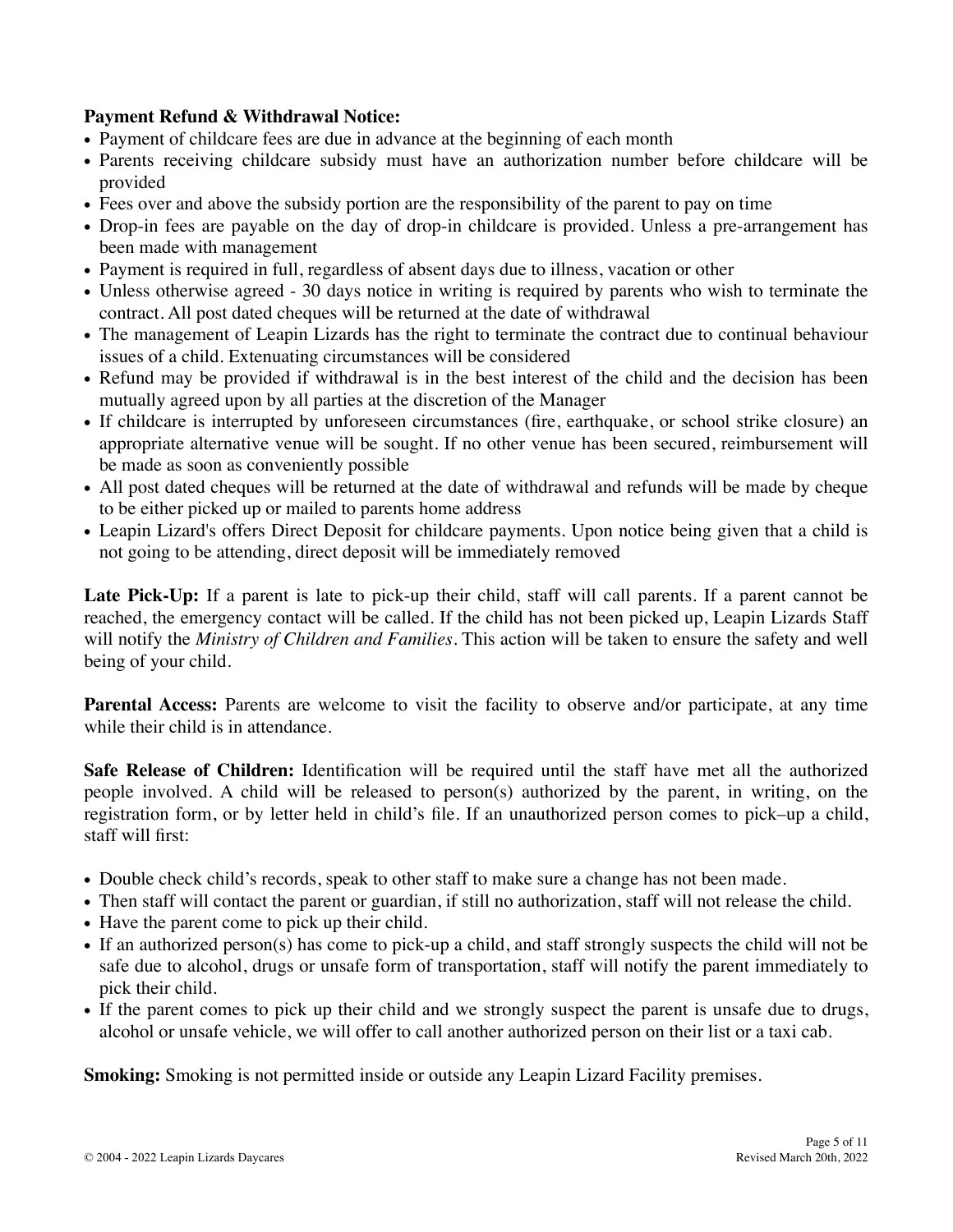**Abuse:** Staff have a duty to report suspected child abuse. Child abuse can be physical, emotional, or sexual. It can also be neglect or failure to provide basic needs. If staff suspect abuse, the situation will be reported to the *Ministry of Children and Families.*

**Health:** Consideration is appreciated for the protection of all children, their families, and the Leapin Lizards staff. Any child or staff experiencing a temperature, severe cough, nausea, diarrhea, or green excessively runny nose, should stay home. If the symptoms (runny nose and eyes, or coughing) are caused by a known allergy such as hay fever or asthma the child is not

contagious and may attend classes. Staff must be notified if a child develops a communicable or contagious disease that other children may have been exposed to. If a child becomes ill during care staff will contact parents. If the parents are not available, the emergency contact will be called. For more information refer to the *[BC Center for Disease Control - Quick Guide to Common Childhood Diseases.](http://www.bccdc.ca/NR/rdonlyres/8061A728-C969-4F38-9082-B0296EF2A128/0/Epid_GF_childhood_quickguide_may_09.pdf)*

#### **Please keep you child at home or find alternate care for the following conditions:**

- Chicken Pox (virus) Fever, blister type rash, followed by itchy scabs.
- Fifth Disease (human parovirus) Raised, red, warm rash first apparent on cheeks. Followed by a lacelike rash on body.
- Hand Foot & Mouth Disease (Coxsackie virus) Fever, sore throat, blisters in mouth lasting 4- 6 days. Blisters on hands and feet lasting 7 - 10 days.
- Herpes *cold sores* (virus) Clear blisters with red base, usually on lips, which crust and heal within days.
- Croup/Laryngitis (virus) Loud barking cough, fever, raspy voice, and high pitched noise when breathing in.
- Impetigo (*Staph or Strep* bacterial) Clusters of bump like blisters that develop a yellow crust.
- Norovirus (Norwalk) Nausea, vomiting, diarrhea, abdominal cramping, fever, headache, muscle aches and fatigue.
- Head Lice (insect) Tiny white eggs firmly attached to hair shaft. Grayish-White adult lice 1-2mm in size. Severe itchiness. Lice hatch in 7 days from date of contact and reach maturity 8 - 10 days later.
- Influenza *Flu* (Virus) Fever, cough, sneezing, runny nose, headache, body aches, exhaustion, sore throat, nausea, vomiting and diarrhea.
- Pink Eye (Virus OR Bacteria) Teary, red, itchy, painful eyes. Swollen eye lids and fever.
- Strep Throat (bacteria) Fever, sore throat, swollen glands, pustular tonsils.

**Discipline Policy:** At Leapin Lizards discipline means teaching children appropriate and acceptable behaviour. Staff will help and guide each child to learn self-control, self-confidence, self-discipline and sensitivity in their interactions with others. No form of corporal punishment will be tolerated at Leapin Lizards. Leaping Lizard Staff use explanations as to why a certain behaviour is wrong, communicate clear and consistent expectations and setting simple limits on these expectations. The time-out strategy will be used. Children will be asked to sit quietly within the same room or area as other Staff and children for a set amount of time -1 minute per year of age.

Staff may not bring every discrepancy in your child's behaviour to your attention, however, if difficult behaviours continue, parents will be advised and offered the opportunity to work together toward an acceptable outcome.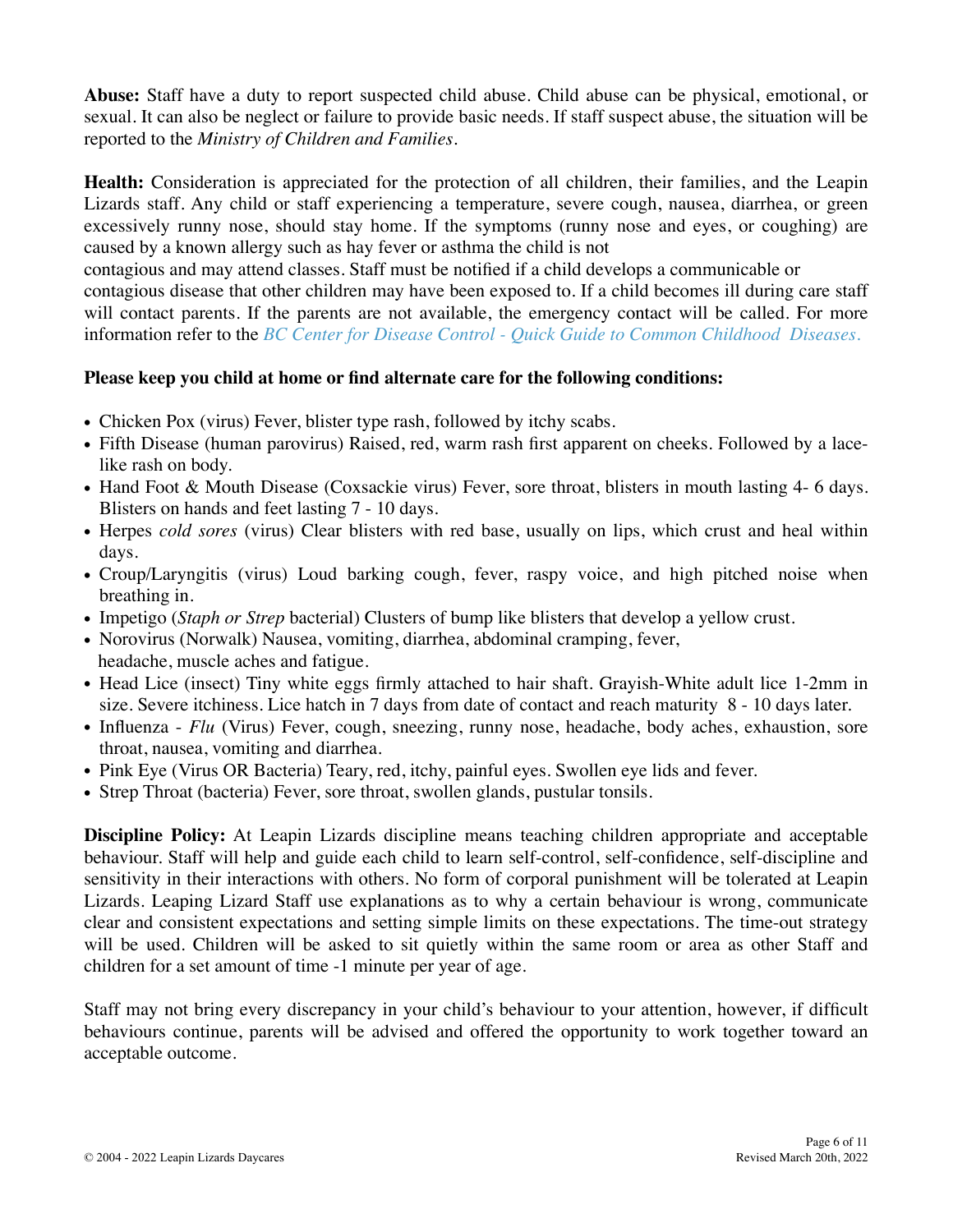#### **APPENDIX**

Registration Form — Page 8 Parent Contract — Page 9 Emergency Consent Card — Page 10 Registration Checklist — Page 11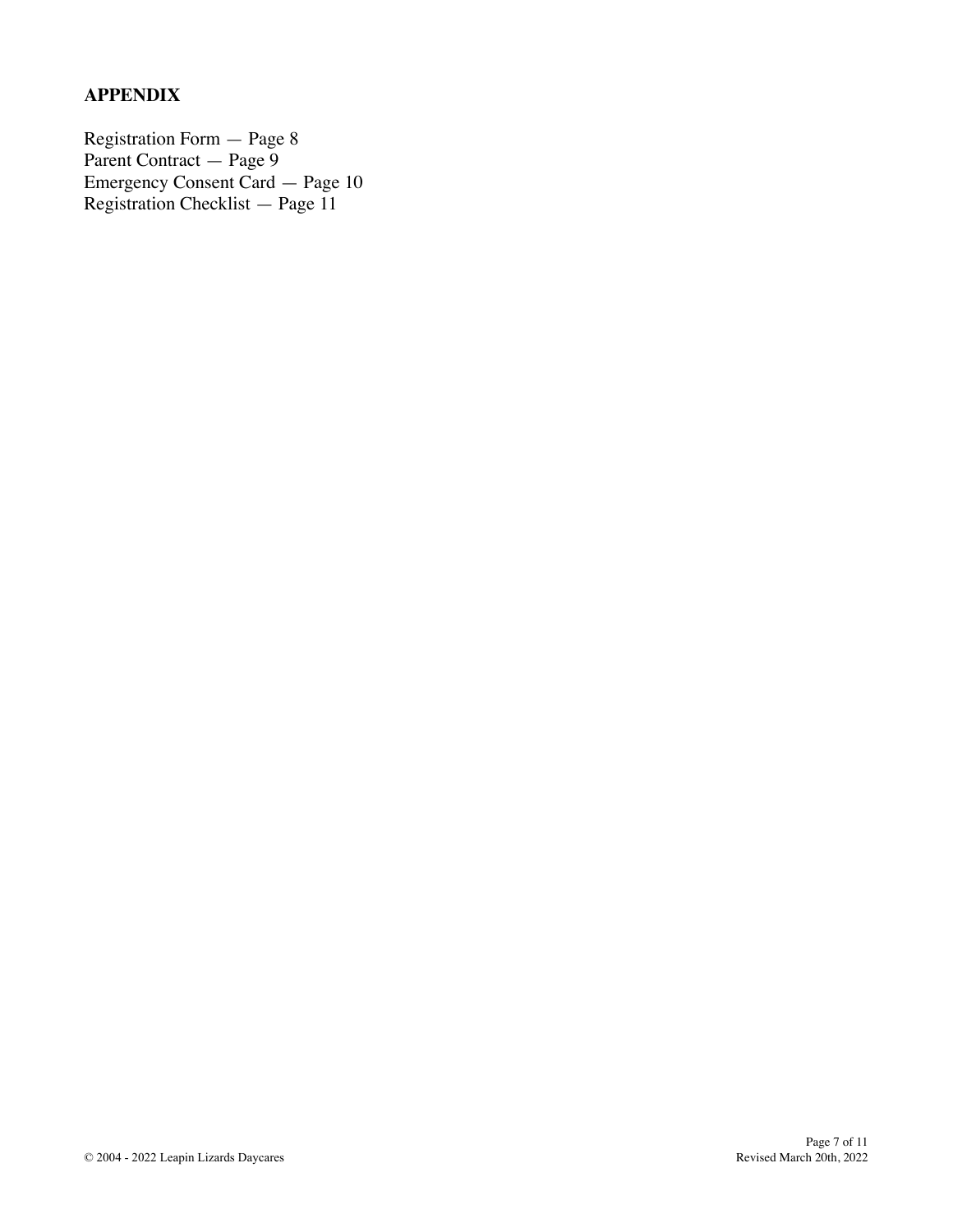#### LEAPIN' LIZARD'S REGISTRATION FORM Date Received: \_\_\_\_\_\_\_\_\_\_\_\_\_\_\_\_\_\_\_\_\_\_\_\_\_\_\_\_\_\_\_

|                                                                                                                                                                                                                                              |              |      | Withdrawal Date: New York and South Article 2014                                                                                                                                                                              |
|----------------------------------------------------------------------------------------------------------------------------------------------------------------------------------------------------------------------------------------------|--------------|------|-------------------------------------------------------------------------------------------------------------------------------------------------------------------------------------------------------------------------------|
| Child's Name: Birth Date: Birth Date: Birth Date: Birth Date: Birth Date: Birth Date: Birth Date: Birth Date: Birth Date: Birth Date: Birth Date: Birth Date: Birth Date: Birth Date: Birth Date: Birth Date: Birth Date: Bir                |              |      |                                                                                                                                                                                                                               |
|                                                                                                                                                                                                                                              |              |      |                                                                                                                                                                                                                               |
|                                                                                                                                                                                                                                              |              |      |                                                                                                                                                                                                                               |
| Mailing Address: No. 1996. The Committee of the Committee of the Committee of the Committee of the Committee of the Committee of the Committee of the Committee of the Committee of the Committee of the Committee of the Comm               |              |      |                                                                                                                                                                                                                               |
|                                                                                                                                                                                                                                              |              |      |                                                                                                                                                                                                                               |
|                                                                                                                                                                                                                                              |              |      |                                                                                                                                                                                                                               |
|                                                                                                                                                                                                                                              |              |      |                                                                                                                                                                                                                               |
|                                                                                                                                                                                                                                              |              |      | Description of Child: Height: Weight: Weight: Height: Height: Height: Height: Height: Height: Height: Height: Height: Height: Height: Height: Height: Height: Height: Height: Height: Height: Height: Height: Height: Height: |
| Please supply current colour photograph of your child(ren).                                                                                                                                                                                  |              |      | Does your child have any distinguishing features? $\Box$ Yes $\Box$ No                                                                                                                                                        |
|                                                                                                                                                                                                                                              |              |      |                                                                                                                                                                                                                               |
| Persons to contact in case of emergency (OTHER than parents or guardians)                                                                                                                                                                    |              |      |                                                                                                                                                                                                                               |
| 1. Name: Relationship: Relationship:                                                                                                                                                                                                         |              |      | Phone $#$                                                                                                                                                                                                                     |
| 2. Name: Relationship: Relationship:                                                                                                                                                                                                         |              |      |                                                                                                                                                                                                                               |
| <b>Immunization Status:</b>                                                                                                                                                                                                                  |              |      |                                                                                                                                                                                                                               |
| $\Box$ Complete                                                                                                                                                                                                                              |              |      |                                                                                                                                                                                                                               |
| □ Not Complete                                                                                                                                                                                                                               |              |      |                                                                                                                                                                                                                               |
| $\Box$ Not Immunized                                                                                                                                                                                                                         |              |      |                                                                                                                                                                                                                               |
| $\Box$ Asthma? $\Box$ Convulsions? $\Box$ Other medical problems?                                                                                                                                                                            |              |      | Other Health Concerns: $\Box$ Allergies? If yes, what kind?                                                                                                                                                                   |
|                                                                                                                                                                                                                                              |              |      | $\Box$ Colds $\Box$ Bronchitis $\Box$ Sore Throats $\Box$ Urine Infections $\Box$ Hay Fever $\Box$ Bleeding Nose $\Box$ Ear Infections $\Box$ Skin Conditions                                                                 |
|                                                                                                                                                                                                                                              |              |      | Is child on any medications? $\Box$ Yes $\Box$ No If yes, what?                                                                                                                                                               |
|                                                                                                                                                                                                                                              |              |      |                                                                                                                                                                                                                               |
|                                                                                                                                                                                                                                              |              |      |                                                                                                                                                                                                                               |
|                                                                                                                                                                                                                                              |              |      | Any behaviour/emotional concerns?                                                                                                                                                                                             |
|                                                                                                                                                                                                                                              |              |      | Special diet?                                                                                                                                                                                                                 |
|                                                                                                                                                                                                                                              |              |      | Other Concerns?                                                                                                                                                                                                               |
|                                                                                                                                                                                                                                              |              |      | Is child toilet trained? $\Box$ Yes $\Box$ No $\Box$                                                                                                                                                                          |
| Significant changes in your child's life (i.e. death, separation, move, new sibling)? Yes $\Box$ No $\Box$ If yes, what?                                                                                                                     |              |      |                                                                                                                                                                                                                               |
| Special instructions about food likes and dislikes, nap time, toilet, favourite things, fears, religious and/or cultural observances, etc.                                                                                                   |              |      |                                                                                                                                                                                                                               |
| Is there a custody agreement or restraining order? $\Box$ Yes $\Box$ No (if yes a copy must be provided)                                                                                                                                     |              |      |                                                                                                                                                                                                                               |
|                                                                                                                                                                                                                                              |              |      |                                                                                                                                                                                                                               |
| The following people are NOT authorized to have access to my child:<br>Name                                                                                                                                                                  | Relationship |      | Contact #                                                                                                                                                                                                                     |
|                                                                                                                                                                                                                                              |              |      |                                                                                                                                                                                                                               |
|                                                                                                                                                                                                                                              |              |      |                                                                                                                                                                                                                               |
| I understand that the Caregiver or Manager must report any accident or incident of a suspicious nature.<br>I have read and agree to the above information and will notify the Leapin Lizard's Caregiver or Manager if there are any changes. |              |      |                                                                                                                                                                                                                               |
|                                                                                                                                                                                                                                              |              |      |                                                                                                                                                                                                                               |
| Signature of Parent / Guardian                                                                                                                                                                                                               |              | Date |                                                                                                                                                                                                                               |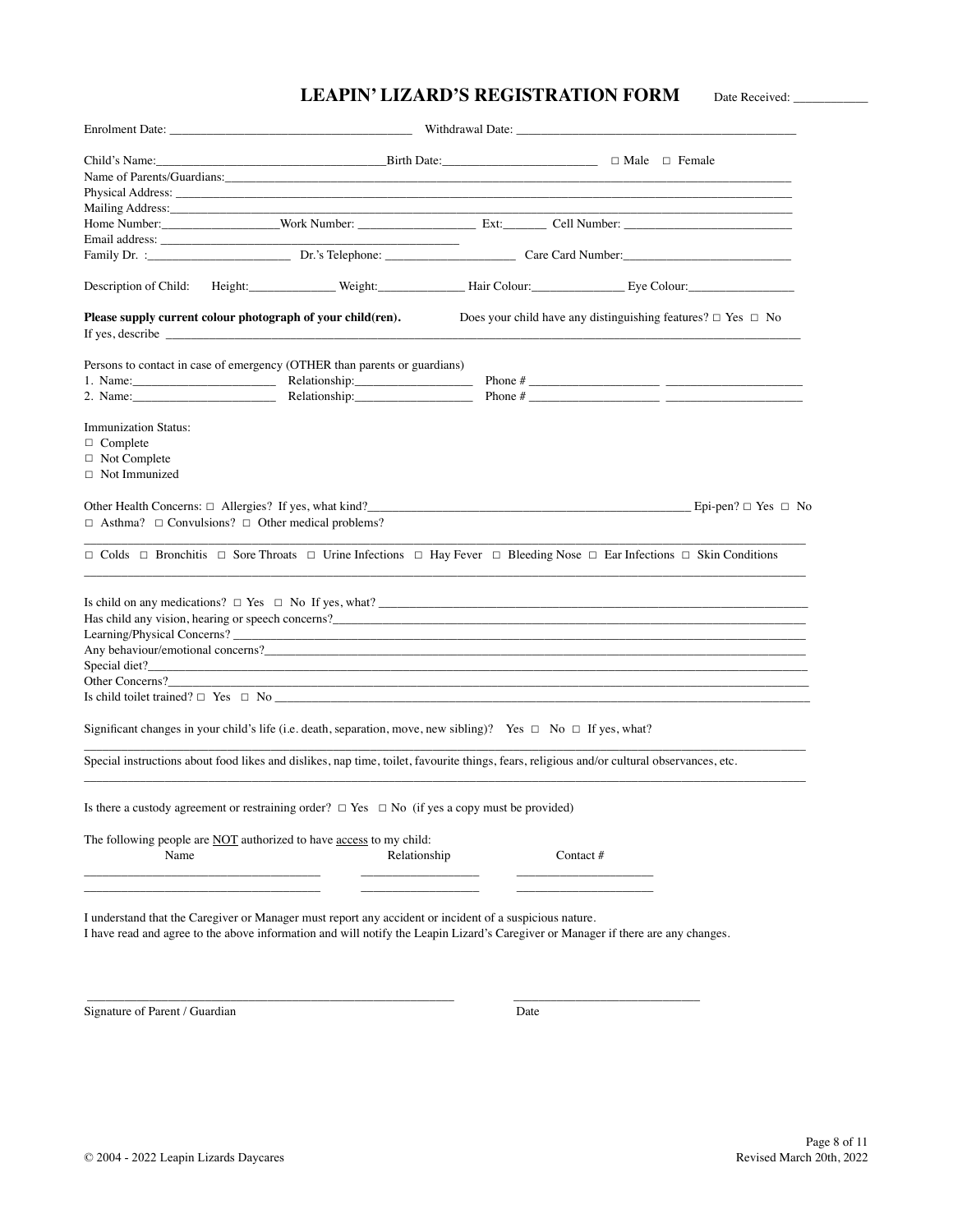#### **LEAPIN' LIZARD'S CONTRACT**

| Initial |                                                                                                                                                                                                                               |      |        |                     |      |  |
|---------|-------------------------------------------------------------------------------------------------------------------------------------------------------------------------------------------------------------------------------|------|--------|---------------------|------|--|
|         | I agree to the payment of \$______Per _________To be paid _______(Weekly, monthly, or in advance.)                                                                                                                            |      |        |                     |      |  |
|         | Fees: Do $\Box$ Do Not $\Box$ Include: Breakfast $\Box$ Lunch $\Box$ Dinner $\Box$ Snacks $\Box$ Transportation $\Box$                                                                                                        |      |        |                     |      |  |
|         | Special Diet $\Box$ Special Activities $\Box$                                                                                                                                                                                 |      |        |                     |      |  |
|         | I, the undersigned, will make every effort to be prompt in bringing my child to Leapin Lizard's at                                                                                                                            |      |        |                     |      |  |
|         | (hour) and picking my child up from Leapin Lizard's by _____ (hour).                                                                                                                                                          |      |        |                     |      |  |
|         | Any time over and above the agreed hours of care, will be charged as overtime at the rate of \$_______/hr.                                                                                                                    |      |        |                     |      |  |
|         | In the event of absenteeism due to illness, vacation, etc., NOT initiated by the Caregiver, I understand I                                                                                                                    |      |        |                     |      |  |
|         | am still responsible for full payment, unless otherwise arranged as noted below.                                                                                                                                              |      |        |                     |      |  |
|         |                                                                                                                                                                                                                               |      |        |                     |      |  |
|         | I will not send my child to Leapin Lizard's if they are ill and I will notify the Caregiver                                                                                                                                   |      |        |                     |      |  |
|         | if my child has come in contact with a communicable disease.                                                                                                                                                                  |      |        |                     |      |  |
|         | In the case of accident or illness I authorize the facility staff to contact a physician and/or ambulance. I                                                                                                                  |      |        |                     |      |  |
|         | accept responsibility for payment of ambulance fees.                                                                                                                                                                          |      |        |                     |      |  |
|         | In case of caregiver emergency I authorize a substitute caregiver to care for my child.                                                                                                                                       |      |        |                     |      |  |
|         | I have received a copy of the Leapin Lizard's Parent Handbook. I have read and agree to all of the policies                                                                                                                   |      |        |                     |      |  |
|         | as provided to me.                                                                                                                                                                                                            |      |        |                     |      |  |
|         | The following people <b>DO NOT</b> have access to my child:                                                                                                                                                                   |      |        |                     |      |  |
|         | Name:                                                                                                                                                                                                                         |      | Phone: |                     |      |  |
|         |                                                                                                                                                                                                                               |      |        |                     |      |  |
|         |                                                                                                                                                                                                                               |      |        |                     |      |  |
|         | The following people are AUTHORIZED to pick up my child:                                                                                                                                                                      |      |        |                     |      |  |
|         |                                                                                                                                                                                                                               |      |        |                     |      |  |
|         |                                                                                                                                                                                                                               |      |        |                     |      |  |
|         | Name: 2008.000 2008.000 2009.000 2009.000 2009.000 2009.000 2009.000 2009.000 2009.000 2009.000 2009.000 2009.000 2009.000 2009.000 2009.000 2009.000 2009.000 2009.000 2009.000 2009.000 2009.000 2009.000 2009.000 2009.000 |      |        |                     |      |  |
|         |                                                                                                                                                                                                                               |      |        |                     |      |  |
|         |                                                                                                                                                                                                                               |      |        |                     |      |  |
|         | I give permission for my child to participate in: Spontaneous walking trips with the caregiver: $\Box$ Yes $\Box$ No                                                                                                          |      |        |                     |      |  |
|         | Spontaneous car trips with the caregiver: $\Box$ Yes $\Box$ No                                                                                                                                                                |      |        |                     |      |  |
|         | For any other spontaneous or planned field trips, a separate consent is required.                                                                                                                                             |      |        |                     |      |  |
|         | I give permission for my child's photograph to be taken and possibly used for general advertising of Leapin                                                                                                                   |      |        |                     |      |  |
|         | Lizard's.                                                                                                                                                                                                                     |      |        |                     |      |  |
|         | By initialing I confirm receipt of the Leapin Lizard's Refund Agreement.                                                                                                                                                      |      |        |                     |      |  |
|         |                                                                                                                                                                                                                               |      |        |                     |      |  |
|         | Parent/Guardian Signature                                                                                                                                                                                                     | Date |        | Caregiver Signature | Date |  |
|         |                                                                                                                                                                                                                               |      |        |                     |      |  |
|         |                                                                                                                                                                                                                               |      |        |                     |      |  |
|         | It is the responsibility of both the Caregiver and the enrolled child's parents to let each another know if the child seems                                                                                                   |      |        |                     |      |  |
|         | unhappy or that the arrangement is unsatisfactory for any reason. This contract can be terminated by either party during the                                                                                                  |      |        |                     |      |  |
|         | adjustment period of 5 ______(Days/Weeks/Etc.) After this adjustment period, termination of Daycare services requires                                                                                                         |      |        |                     |      |  |
|         | thirty (30) days notice by either party in writing.                                                                                                                                                                           |      |        |                     |      |  |
|         |                                                                                                                                                                                                                               |      |        |                     |      |  |
|         | Please be aware that ALL Child Care Facilities and registration information is open to visits from the                                                                                                                        |      |        |                     |      |  |
|         | Local Health Centre Staff such as: Licensing Officers and Public Health Nurses. These visits are for                                                                                                                          |      |        |                     |      |  |
|         | information and support.                                                                                                                                                                                                      |      |        |                     |      |  |
|         |                                                                                                                                                                                                                               |      |        |                     |      |  |
|         | I have read and agree to the above information and will notify the Caregiver if there are any changes.                                                                                                                        |      |        |                     |      |  |
|         |                                                                                                                                                                                                                               |      |        |                     |      |  |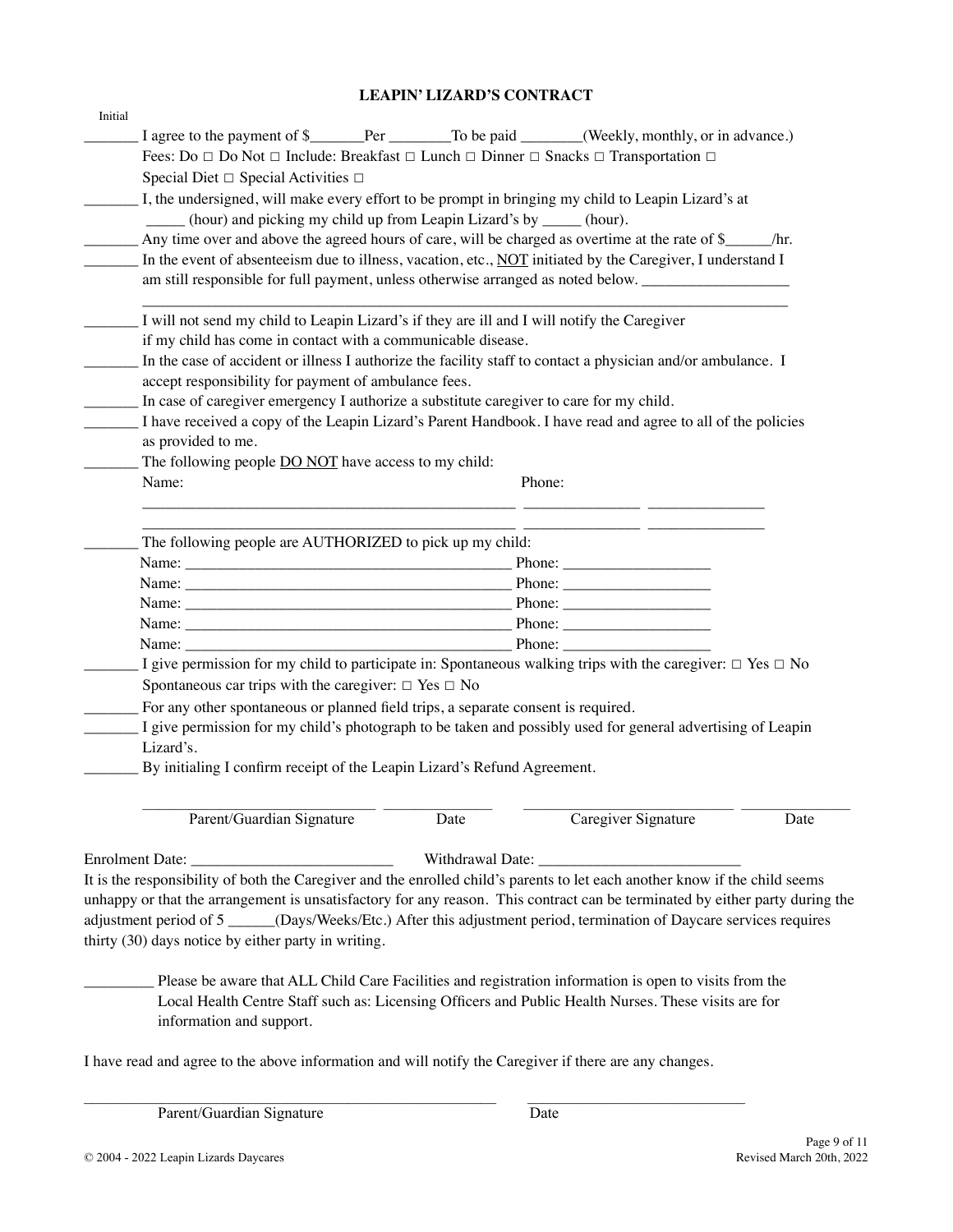#### **LEAPIN' LIZARDS EMERGENCY CONSENT CARD**

| $\Box$ MALE $\Box$ FEMALE Surname                                                                    |                                                                                                                                                                                                                                                 |  | First Name(s) CHILD LIVES WITH: |
|------------------------------------------------------------------------------------------------------|-------------------------------------------------------------------------------------------------------------------------------------------------------------------------------------------------------------------------------------------------|--|---------------------------------|
|                                                                                                      |                                                                                                                                                                                                                                                 |  |                                 |
|                                                                                                      |                                                                                                                                                                                                                                                 |  |                                 |
|                                                                                                      |                                                                                                                                                                                                                                                 |  |                                 |
| WORK PHONE: _______________________HOME PHONE: _____________________CELL PHONE: ____________________ |                                                                                                                                                                                                                                                 |  |                                 |
|                                                                                                      |                                                                                                                                                                                                                                                 |  |                                 |
| WORK PHONE: _______________________HOME PHONE: _____________________CELL PHONE: ____________________ |                                                                                                                                                                                                                                                 |  |                                 |
|                                                                                                      |                                                                                                                                                                                                                                                 |  |                                 |
|                                                                                                      |                                                                                                                                                                                                                                                 |  |                                 |
| ADULTS AUTHORIZED TO PICK UP MY CHILD:                                                               | <u> 1989 - Johann Barn, mars ann an t-Amhain ann an t-Amhain an t-Amhain an t-Amhain an t-Amhain an t-Amhain an t-</u><br><u> 1999 - Johann Harry Harry Harry Harry Harry Harry Harry Harry Harry Harry Harry Harry Harry Harry Harry Harry</u> |  |                                 |
|                                                                                                      |                                                                                                                                                                                                                                                 |  |                                 |
|                                                                                                      |                                                                                                                                                                                                                                                 |  |                                 |
|                                                                                                      |                                                                                                                                                                                                                                                 |  |                                 |
|                                                                                                      |                                                                                                                                                                                                                                                 |  |                                 |
| NAME: PHONE: PHONE:                                                                                  |                                                                                                                                                                                                                                                 |  |                                 |
|                                                                                                      |                                                                                                                                                                                                                                                 |  |                                 |
|                                                                                                      |                                                                                                                                                                                                                                                 |  |                                 |
|                                                                                                      |                                                                                                                                                                                                                                                 |  |                                 |
|                                                                                                      |                                                                                                                                                                                                                                                 |  |                                 |
|                                                                                                      |                                                                                                                                                                                                                                                 |  |                                 |
| DESCRIPTION OF CHILD: Height:__________ Weight:_______Hair Colour:_________Eye Colour:_____________  |                                                                                                                                                                                                                                                 |  |                                 |
|                                                                                                      |                                                                                                                                                                                                                                                 |  |                                 |

\_\_\_\_\_\_\_\_ In the case of accident or illness I authorize the facility staff to contact a physician and/or ambulance. Initial I accept responsibility for payment of ambulance fees.